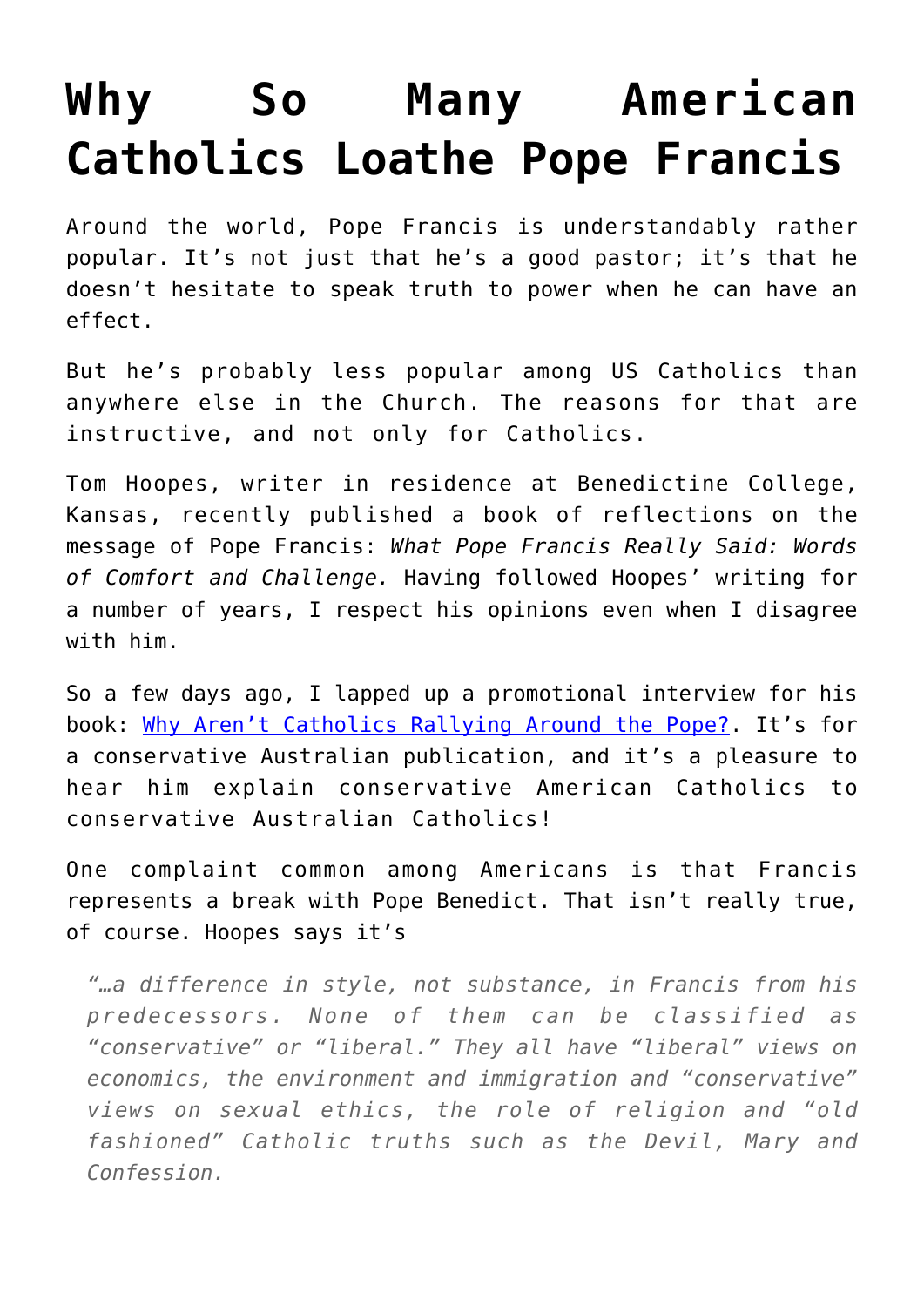One stylistic difference is Francis's harsh attitude toward economic sinners and his red-hot contempt for the Western "myths" he calls out: individualism, consumerism, and blind faith in technology.

That "stylistic difference," however, sets many conservative American Catholics' teeth on edge. Most such Catholics are Republicans, originally because of the abortion issue. To be Republican by conviction is, of course, to support "freemarket" capitalism, including constant technological innovation and limited government, which usually translates into wanting less labor and environmental regulation as well as reined-in social spending. Given the wave of populism that brought Donald Trump into the White House, it now also means increasing restrictions on immigration and harsher penalties for illegal immigrants.

So it's largely Francis' *politics* that conservative American Catholics dislike. My friend David Mills, another Catholic journalist and editor, notes that they especially resent the Pope's "…criticism of the kind of totalizing and optimistic kind of free market economics conservative American Catholics embrace…I don't think you can exaggerate how devoted to their politics many Catholics are, to the point that it drives their religion. This has long been a conservative Catholic critique of liberal Catholics, and not unfairly, but it applies to the right as much as to the left."

But conservative American Catholics also dislike Francis' welcoming approach to the divorced-and-remarried. Though I'm all-too-familiar with the intricacies of the dispute, I can't get into them here. Suffice it to say that many think he's abandoning the Church's traditional teaching about the indissolubility of marriage: not by denying it—he actually affirms it, in theory—but by making its pastoral application so flexible as to render it irrelevant. In the conservative Catholic mind, there could hardly be any greater papal sin than that.